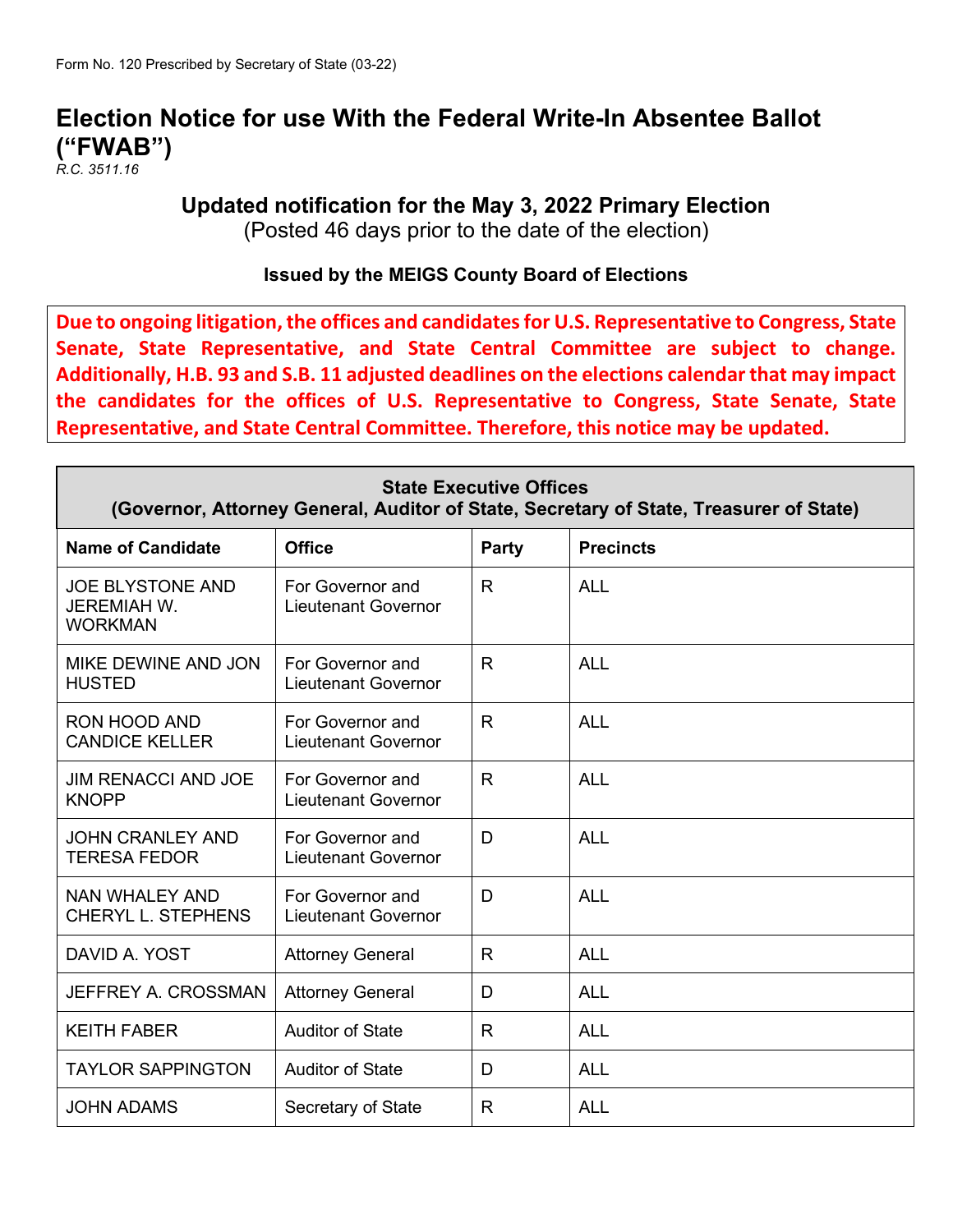| <b>Frank LaRose</b>    | Secretary of State        | R | ALL        |
|------------------------|---------------------------|---|------------|
| <b>CHELSEA CLARK</b>   | Secretary of State        |   | <b>ALL</b> |
| <b>ROBERT SPRAGUE</b>  | Treasurer of State        | R | <b>ALL</b> |
| <b>SCOTT SCHERTZER</b> | <b>Treasurer of State</b> |   | <b>ALL</b> |

| <b>Ohio Supreme Court</b>  |                                                                                             |              |                  |
|----------------------------|---------------------------------------------------------------------------------------------|--------------|------------------|
| <b>Name of Candidate</b>   | Office / Term                                                                               | Party        | <b>Precincts</b> |
| <b>SHARON L. KENNEDY</b>   | For Chief Justice of the<br><b>Supreme Court</b><br>(Full term commencing<br>$1 - 1 - 2023$ | $\mathsf{R}$ | <b>ALL</b>       |
| <b>JENNIFER L. BRUNNER</b> | For Chief Justice of the<br><b>Supreme Court</b><br>(Full term commencing<br>$1 - 1 - 2023$ | D            | <b>ALL</b>       |
| <b>PAT DEWINE</b>          | For Justice of the<br>Supreme Court<br>(Full term commencing<br>$1 - 1 - 2023$              | $\mathsf{R}$ | <b>ALL</b>       |
| <b>MARILYN ZAYAS</b>       | For Justice of the<br><b>Supreme Court</b><br>(Full term commencing<br>$1 - 1 - 2023$       | D            | <b>ALL</b>       |
| <b>PAT FISCHER</b>         | For Justice of the<br>Supreme Court<br>(Full term commencing<br>$1-2-2023$                  | R.           | <b>ALL</b>       |
| <b>TERRI JAMISON</b>       | For Justice of the<br><b>Supreme Court</b><br>(Full term commencing<br>$1-2-2023$           | D            | <b>ALL</b>       |

| <b>U.S. Senate</b>       |               |              |                  |  |
|--------------------------|---------------|--------------|------------------|--|
| <b>Name of Candidate</b> | Office / Term | <b>Party</b> | <b>Precincts</b> |  |
| <b>MATT DOLAN</b>        | U.S. Senator  | R            | <b>ALL</b>       |  |
| <b>MIKE GIBBONS</b>      | U.S. Senator  | R            | <b>ALL</b>       |  |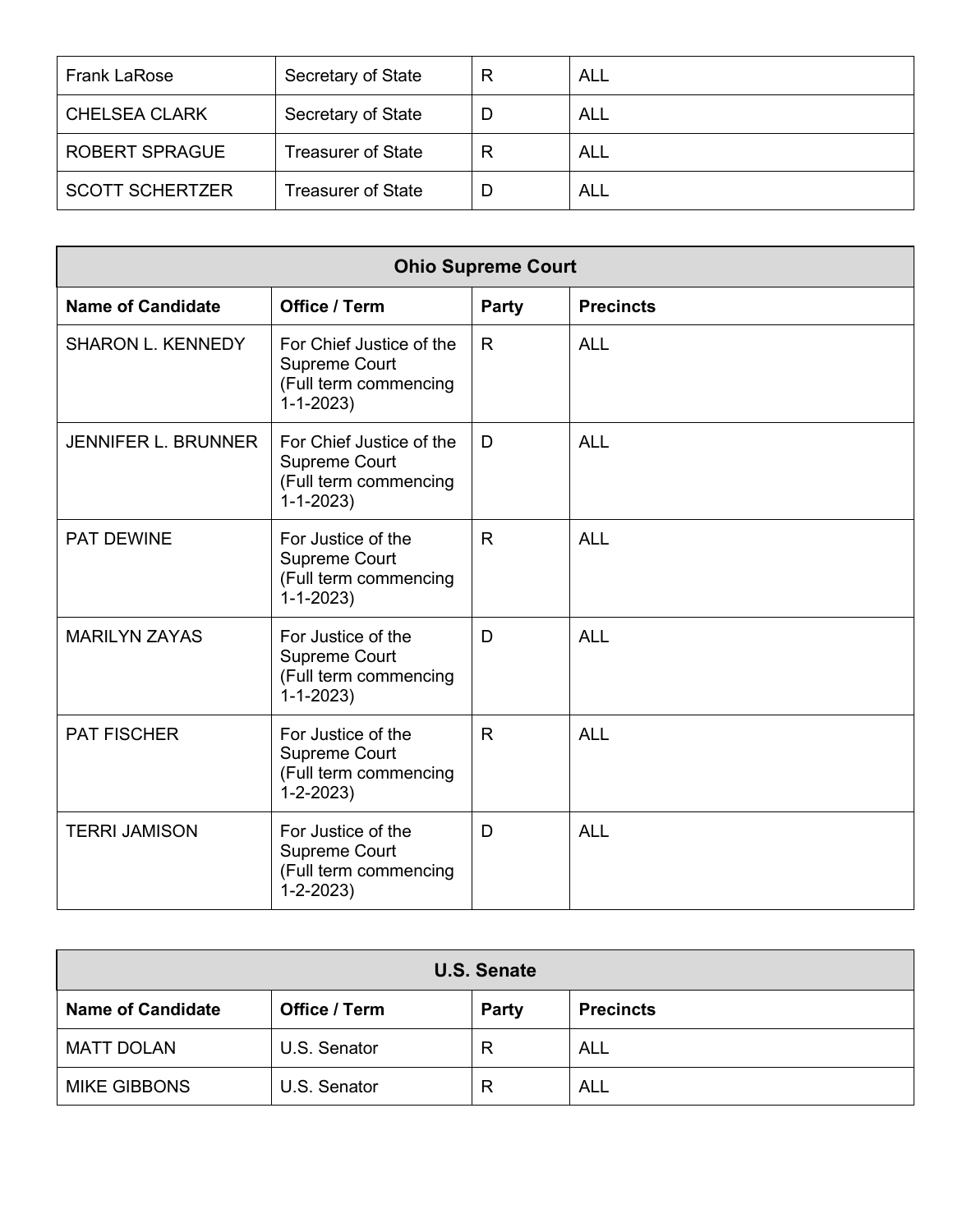| <b>JOSH MANDEL</b>      | U.S. Senator | R | <b>ALL</b> |
|-------------------------|--------------|---|------------|
| <b>NEIL PATEL</b>       | U.S. Senator | R | <b>ALL</b> |
| <b>MARK PUKITA</b>      | U.S. Senator | R | <b>ALL</b> |
| <b>JANE TIMKEN</b>      | U.S. Senator | R | <b>ALL</b> |
| <b>JD VANCE</b>         | U.S. Senator | R | ALL        |
| <b>MORGAN HARPER</b>    | U.S. Senator | D | <b>ALL</b> |
| <b>TRACI TJ JOHNSON</b> | U.S. Senator | D | <b>ALL</b> |
| <b>TIM RYAN</b>         | U.S. Senator | D | <b>ALL</b> |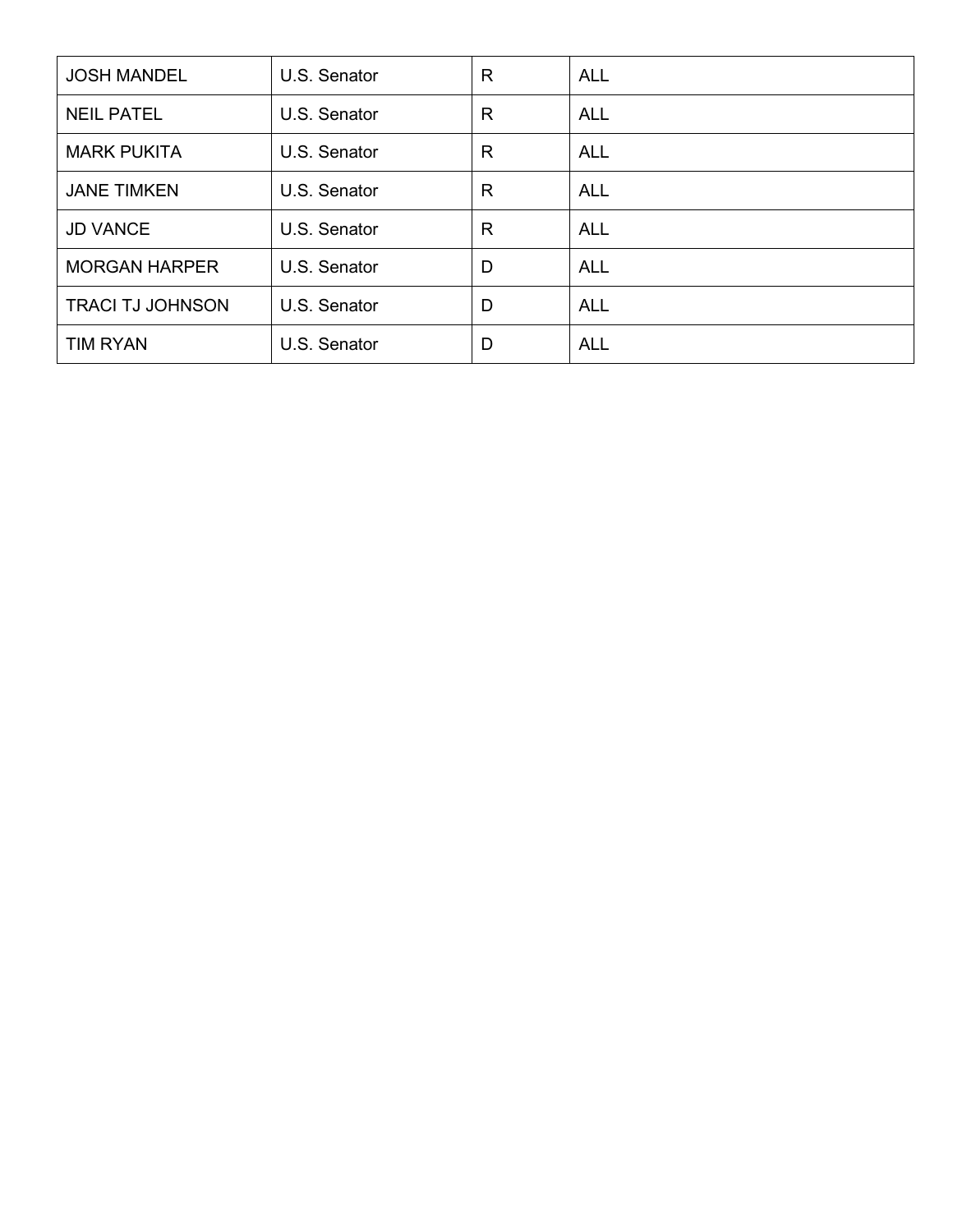| <b>U.S. Representative to Congress</b> |                               |              |                  |
|----------------------------------------|-------------------------------|--------------|------------------|
| <b>Name of Candidate</b>               | Office / Term                 | <b>Party</b> | <b>Precincts</b> |
| JAMES J. CONDIT, JR                    | Representative to<br>Congress | $\mathsf{R}$ | <b>ALL</b>       |
| <b>BRAD WENSTRUP</b>                   | Representative to<br>Congress | $\mathsf{R}$ | <b>ALL</b>       |
| DAVID J. WINDISCH                      | Representative to<br>Congress | R            | <b>ALL</b>       |
| <b>ALAN DARNOWSKY</b>                  | Representative to<br>Congress | D            | <b>ALL</b>       |
| <b>SAMANTHA MEADOWS</b>                | Representative to<br>Congress | D            | <b>ALL</b>       |

| <b>Ohio General Assembly (Ohio Senate and Ohio House of Representatives)</b> |                                           |       |                                                                                                                                                                         |
|------------------------------------------------------------------------------|-------------------------------------------|-------|-------------------------------------------------------------------------------------------------------------------------------------------------------------------------|
| <b>Name of Candidate</b>                                                     | Office / Term                             | Party | <b>Precincts</b>                                                                                                                                                        |
| <b>JAY EDWARDS</b>                                                           | <b>House of</b><br><b>Representatives</b> | R     | "The offices of State Senator, State<br><b>Representative, and Member of State Central</b><br>Committee will not appear on the May 3,<br>2022 Primary Election ballot." |
| <b>RHYAN GOODMAN</b>                                                         | <b>House of</b><br><b>Representatives</b> | D     | "The offices of State Senator, State<br><b>Representative, and Member of State Central</b><br>Committee will not appear on the May 3,<br>2022 Primary Election ballot." |

| <b>Ohio Court of Appeals (4th District)</b> |                                                                                                            |                  |     |
|---------------------------------------------|------------------------------------------------------------------------------------------------------------|------------------|-----|
| <b>Name of Candidate</b>                    | Office / Term                                                                                              | <b>Precincts</b> |     |
| <b>KRISTY WILKIN</b>                        | For Judge of the Court<br>of Appeals (4 <sup>th</sup> District)<br>(Full term commencing<br>$2 - 9 - 2023$ | R                | ALL |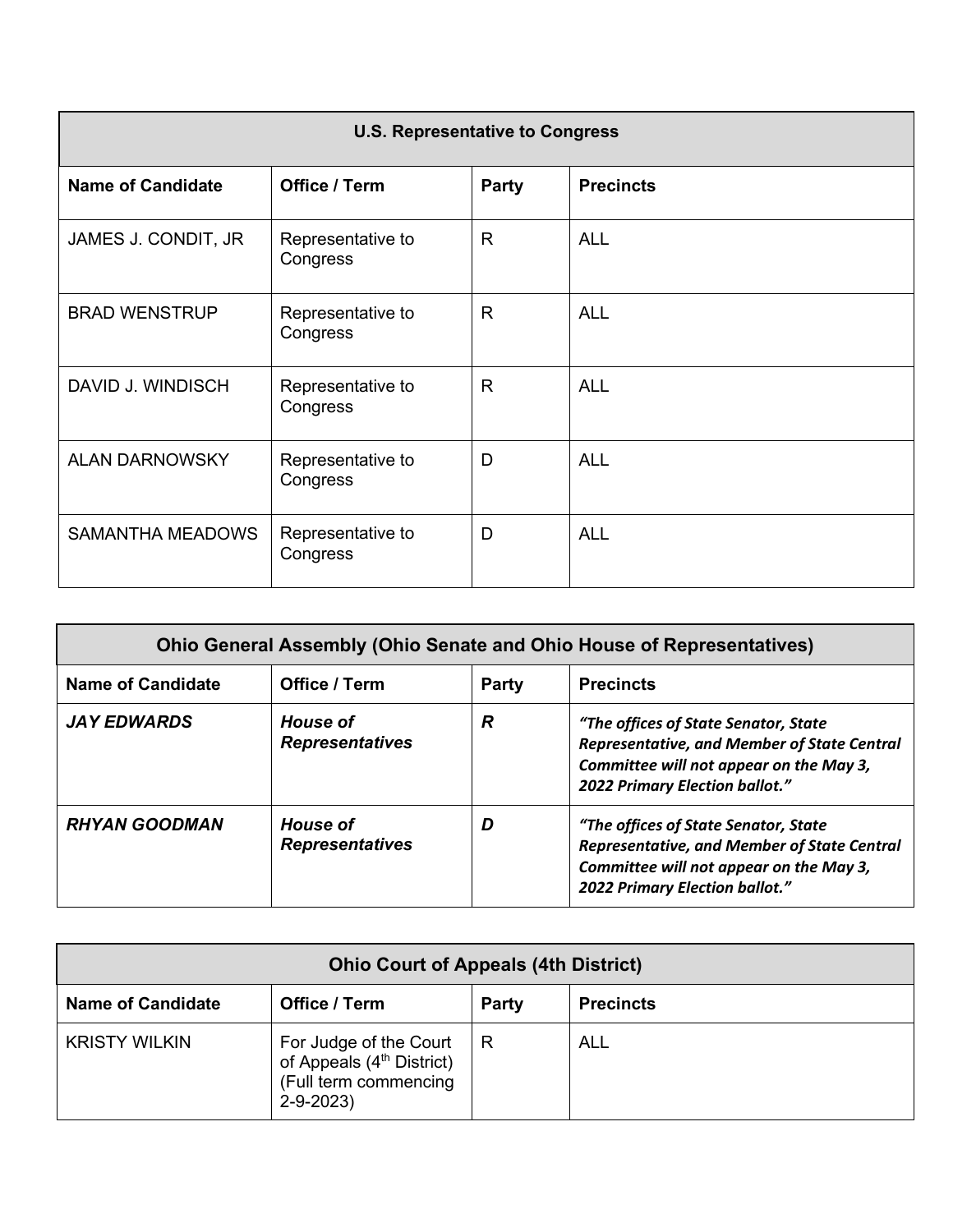| NO VALID PETITION<br>For Judge of the Court<br>of Appeals (4 <sup>th</sup> District)<br><b>FILED</b><br>(Full term commencing<br>$2 - 9 - 2023$ |  | ALL |
|-------------------------------------------------------------------------------------------------------------------------------------------------|--|-----|
|-------------------------------------------------------------------------------------------------------------------------------------------------|--|-----|

#### **County Administrative Offices (County Commissioner or County Council, Prosecuting Attorney, Clerk of the Court of Common Pleas, Sheriff, County Recorder, County Treasurer, County Engineer, Coroner, County Auditor, and Municipal Court Clerk)**

| <b>Name of Candidate</b>          | <b>Office / District / Term</b> | Party | <b>Precincts</b> |
|-----------------------------------|---------------------------------|-------|------------------|
| ZACHARY B. MANUEL                 | <b>County Commissioner</b>      | R     | <b>ALL</b>       |
| <b>BJ SMITH-KRESEEN</b>           | <b>County Commissioner</b>      | R     | <b>ALL</b>       |
| NO VALID PETITION<br><b>FILED</b> | <b>County Commissioner</b>      | D     | <b>ALL</b>       |
| <b>MARY T. BYER-HILL</b>          | <b>County Auditor</b>           | R     | <b>ALL</b>       |
| NO VALID PETITION<br><b>FILED</b> | <b>County Auditor</b>           | D     | <b>ALL</b>       |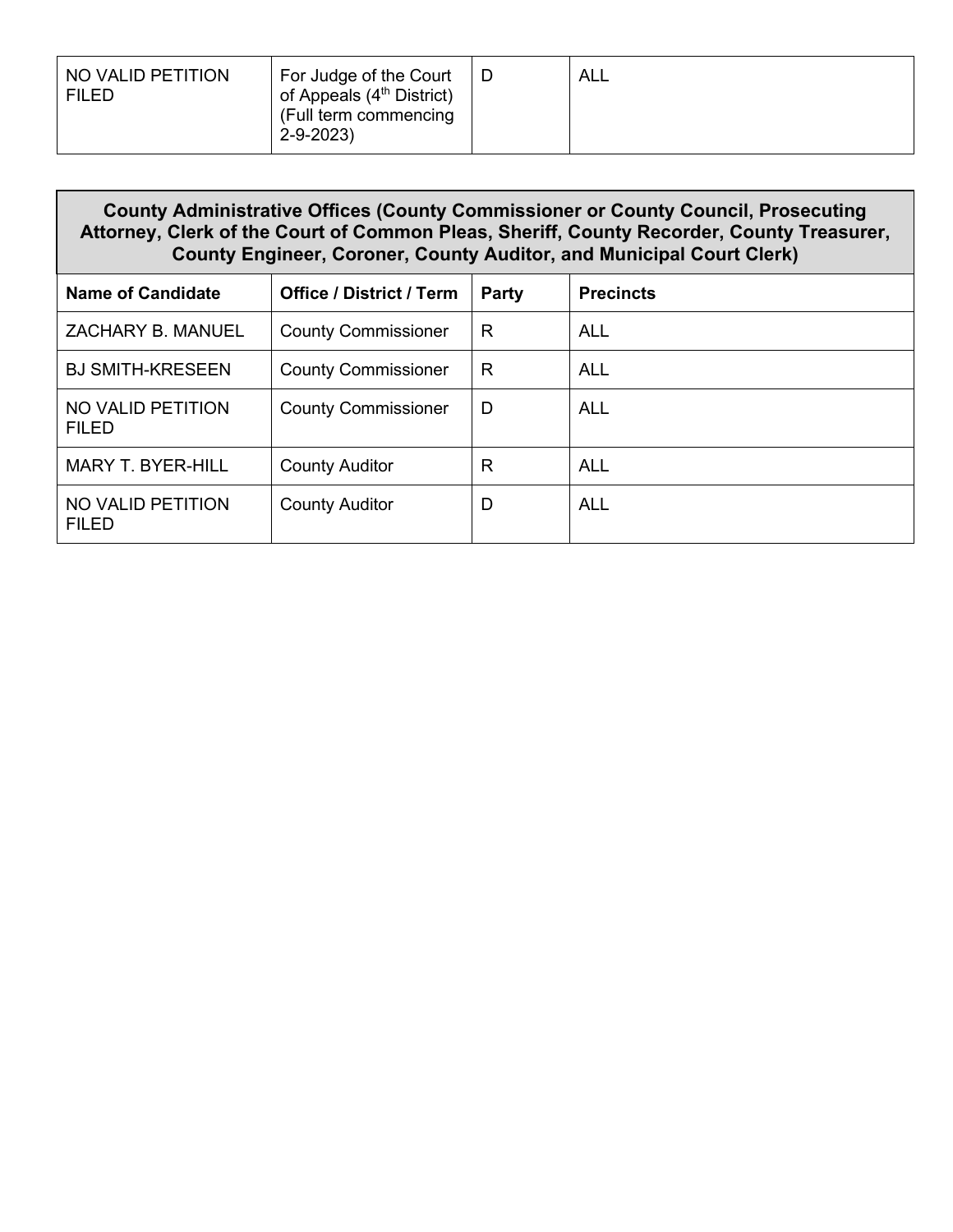| Party Offices (State and County Central Committee) (Primary Elections Only) |                                                                                            |              |                                                                                                                                                                                |
|-----------------------------------------------------------------------------|--------------------------------------------------------------------------------------------|--------------|--------------------------------------------------------------------------------------------------------------------------------------------------------------------------------|
| <b>Name of Candidate</b>                                                    | <b>Office</b>                                                                              | <b>Party</b> | <b>Precincts</b>                                                                                                                                                               |
| <b>JIM CARNES</b>                                                           | <b>For Member of State</b><br><b>Central Committee,</b><br>Man (30th District)             | R            | "The offices of State Senator, State<br><b>Representative, and Member of State Central</b><br>Committee will not appear on the May 3,<br><b>2022 Primary Election ballot."</b> |
| <b>SHANNON L. WALKER</b>                                                    | <b>For Member of State</b><br><b>Central Committee,</b><br>Man (30 <sup>th</sup> District) | R            | "The offices of State Senator, State<br><b>Representative, and Member of State Central</b><br>Committee will not appear on the May 3,<br>2022 Primary Election ballot."        |
| <b>JOHN HASELEY</b>                                                         | <b>For Member of State</b><br><b>Central Committee,</b><br>Man (30th District)             | D            | "The offices of State Senator, State<br><b>Representative, and Member of State Central</b><br>Committee will not appear on the May 3,<br>2022 Primary Election ballot."        |
| <b>NICHOLE HUNTER</b>                                                       | <b>For Member of State</b><br><b>Central Committee,</b><br><b>Woman (30th District)</b>    | R            | "The offices of State Senator, State<br><b>Representative, and Member of State Central</b><br>Committee will not appear on the May 3,<br>2022 Primary Election ballot."        |
| <b>LEEANN JOHNSON</b>                                                       | <b>For Member of State</b><br><b>Central Committee,</b><br><b>Woman (30th District)</b>    | R            | "The offices of State Senator, State<br>Representative, and Member of State Central<br>Committee will not appear on the May 3,<br>2022 Primary Election ballot."               |
| <b>KARLA D. GREGORY-</b><br><b>MARTIN</b>                                   | <b>For Member of State</b><br><b>Central Committee,</b><br><b>Woman (30th District)</b>    | D            | "The offices of State Senator, State<br><b>Representative, and Member of State Central</b><br>Committee will not appear on the May 3,<br>2022 Primary Election ballot."        |
| <b>GENE ROMINE</b>                                                          | For Member of County<br><b>Central Committee</b>                                           | R            | <b>BEDFORD</b>                                                                                                                                                                 |
| <b>SONIA MARIE</b><br><b>JENNINGS</b>                                       | For Member of County<br><b>Central Committee</b>                                           | D            | <b>BEDFORD</b>                                                                                                                                                                 |
| <b>DAVID SHULER</b>                                                         | For Member of County<br><b>Central Committee</b>                                           | $\mathsf{R}$ | <b>EAST CHESTER</b>                                                                                                                                                            |
| <b>JOSEPHINE HILL</b>                                                       | For Member of County<br><b>Central Committee</b>                                           | D            | <b>EAST CHESTER</b>                                                                                                                                                            |
| <b>DARLENE NEWELL</b>                                                       | For Member of County<br><b>Central Committee</b>                                           | $\mathsf{R}$ | <b>WEST CHESTER</b>                                                                                                                                                            |
| PAULA J. WOOD                                                               | For Member of County<br><b>Central Committee</b>                                           | D            | <b>WEST CHESTER</b>                                                                                                                                                            |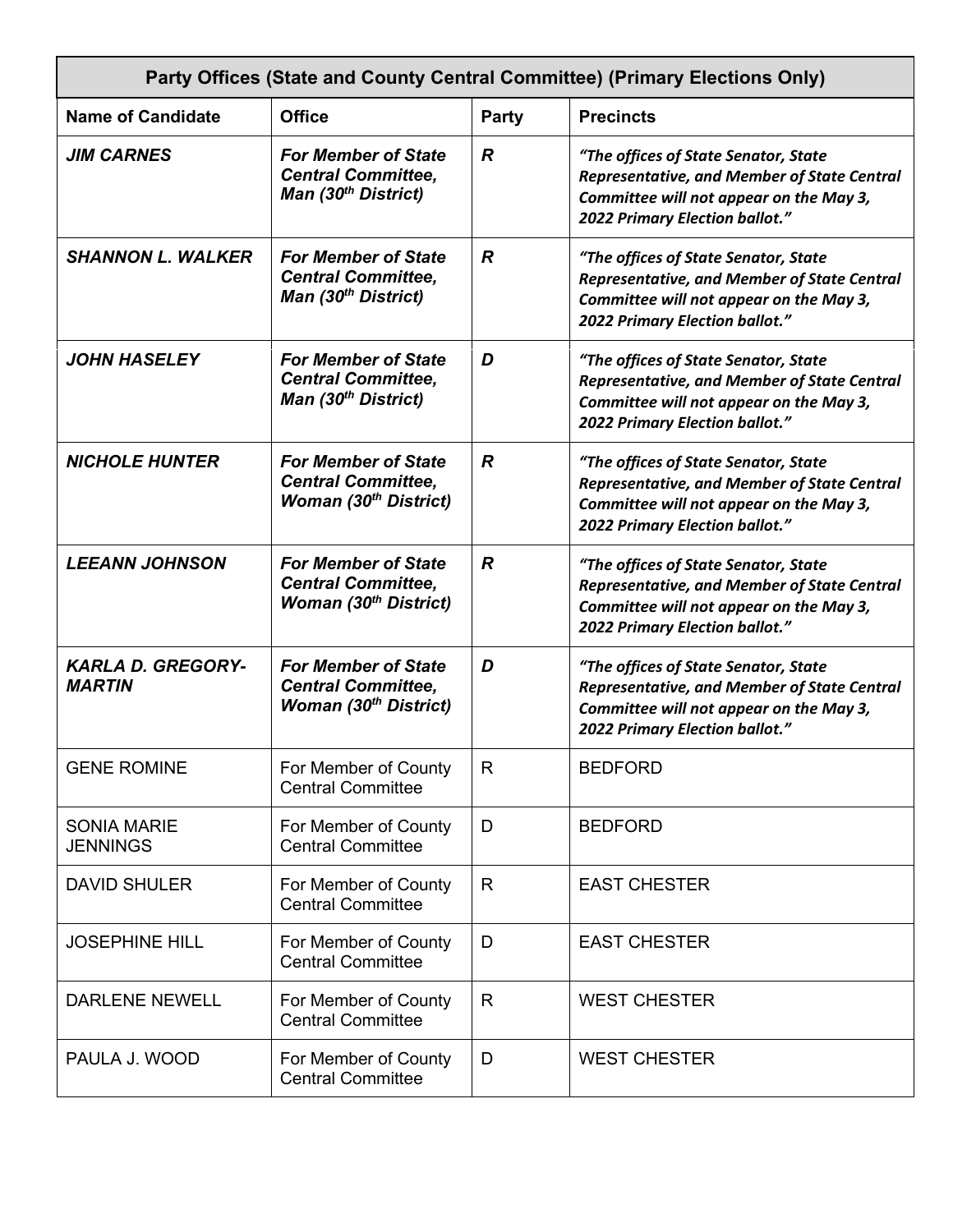| <b>MARCO JEFFERS</b>                     | For Member of County<br><b>Central Committee</b> | R            | <b>COLUMBIA</b>        |
|------------------------------------------|--------------------------------------------------|--------------|------------------------|
| <b>MARY J. CARTER</b>                    | For Member of County<br><b>Central Committee</b> | D            | <b>COLUMBIA</b>        |
| <b>DAVID SHAVER</b>                      | For Member of County<br><b>Central Committee</b> | R.           | <b>LEBANON</b>         |
| NO VALID PETITION<br><b>FILED</b>        | For Member of County<br><b>Central Committee</b> | D            | <b>LEBANON</b>         |
| ELIZABETH M. WOLFE                       | For Member of County<br><b>Central Committee</b> | $\mathsf{R}$ | <b>LETART</b>          |
| NO VALID PETITION<br><b>FILED</b>        | For Member of County<br><b>Central Committee</b> | D            | <b>LETART</b>          |
| <b>CHERYL GUMPF</b>                      | For Member of County<br><b>Central Committee</b> | R            | <b>NORTH OLIVE</b>     |
| <b>SUE MAISON</b>                        | For Member of County<br><b>Central Committee</b> | D            | <b>NORTH OLIVE</b>     |
| <b>WILLIAM OSBORNE</b>                   | For Member of County<br><b>Central Committee</b> | R            | <b>SOUTH OLIVE</b>     |
| NO VALID PETITION<br><b>FILED</b>        | For Member of County<br><b>Central Committee</b> | D            | <b>SOUTH OLIVE</b>     |
| <b>EUGENE TRIPLETT</b>                   | For Member of County<br><b>Central Committee</b> | R            | <b>ORANGE</b>          |
| <b>JIM NALLY</b>                         | For Member of County<br><b>Central Committee</b> | D            | <b>ORANGE</b>          |
| <b>LORRI LIGHTLE</b>                     | For Member of County<br><b>Central Committee</b> | R            | <b>RUTLAND VILLAGE</b> |
| <b>SAMUEL BRUCE MAY</b>                  | For Member of County<br><b>Central Committee</b> | D            | <b>RUTLAND VILLAGE</b> |
| <b>WILMA DAVIDSON</b>                    | For Member of County<br><b>Central Committee</b> | $\mathsf{R}$ | <b>EAST RUTLAND</b>    |
| <b>KAREN SUE WILLIAMS</b>                | For Member of County<br><b>Central Committee</b> | D            | <b>EAST RUTLAND</b>    |
| <b>STEVE MORRIS</b>                      | For Member of County<br><b>Central Committee</b> | $\mathsf{R}$ | <b>WEST RUTLAND</b>    |
| <b>NO VALID PETITION</b><br><b>FILED</b> | For Member of County<br><b>Central Committee</b> | D            | <b>WEST RUTLAND</b>    |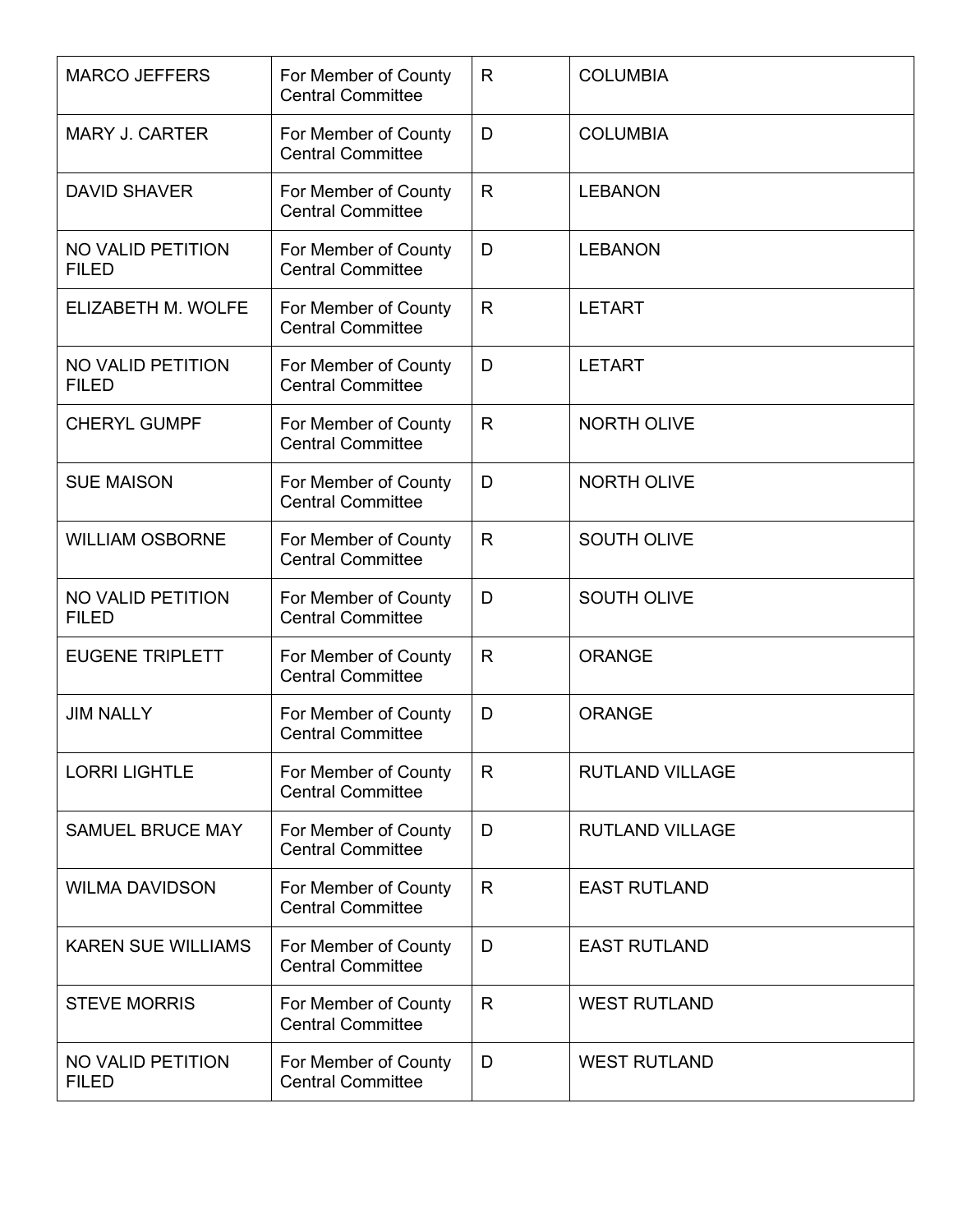| THOMAS P.<br><b>GANNAWAY</b>           | For Member of County<br><b>Central Committee</b> | R            | <b>SALEM</b>        |
|----------------------------------------|--------------------------------------------------|--------------|---------------------|
| <b>BEVERLY ANN DAVIS</b>               | For Member of County<br><b>Central Committee</b> | D            | <b>SALEM</b>        |
| <b>SANDY IANNARELLI</b>                | For Member of County<br><b>Central Committee</b> | $\mathsf{R}$ | MIDDLEPORT 2ND      |
| YVONNE H. SCALLY                       | For Member of County<br><b>Central Committee</b> | D            | MIDDLEPORT 2ND      |
| <b>MARILYN ANDERSON</b>                | For Member of County<br><b>Central Committee</b> | R            | MIDDLEPORT 3RD      |
| <b>EVELYN L. BAUER</b>                 | For Member of County<br><b>Central Committee</b> | D            | MIDDLEPORT 3RD      |
| NO VALID PETITION<br><b>FILED</b>      | For Member of County<br><b>Central Committee</b> | R            | MIDDLEPORT 4TH      |
| NO VALID PETITION<br><b>FILED</b>      | For Member of County<br><b>Central Committee</b> | D            | MIDDLEPORT 4TH      |
| <b>JUDITH SISSON</b>                   | For Member of County<br><b>Central Committee</b> | R            | POMEROY 1ST         |
| PHILIP M. OHLINGER                     | For Member of County<br><b>Central Committee</b> | D            | POMEROY 1ST         |
| <b>VICKKI HANSON</b>                   | For Member of County<br><b>Central Committee</b> | $\mathsf{R}$ | POMEROY 2ND         |
| <b>REBECCA JANE</b><br><b>TRIPLETT</b> | For Member of County<br><b>Central Committee</b> | D            | POMEROY 2ND         |
| <b>BILL SPAUN</b>                      | For Member of County<br><b>Central Committee</b> | R            | POMEROY 3RD         |
| <b>LINDA MAYER</b>                     | For Member of County<br><b>Central Committee</b> | D            | POMEROY 3RD         |
| <b>ED DURST</b>                        | For Member of County<br><b>Central Committee</b> | R            | <b>BRADBURY</b>     |
| NO VALID PETITION<br><b>FILED</b>      | For Member of County<br><b>Central Committee</b> | D            | <b>BRADBURY</b>     |
| NO VALID PETITION<br><b>FILED</b>      | For Member of County<br><b>Central Committee</b> | R            | <b>LAUREL CLIFF</b> |
| NO VALID PETITION<br><b>FILED</b>      | For Member of County<br><b>Central Committee</b> | D            | <b>LAUREL CLIFF</b> |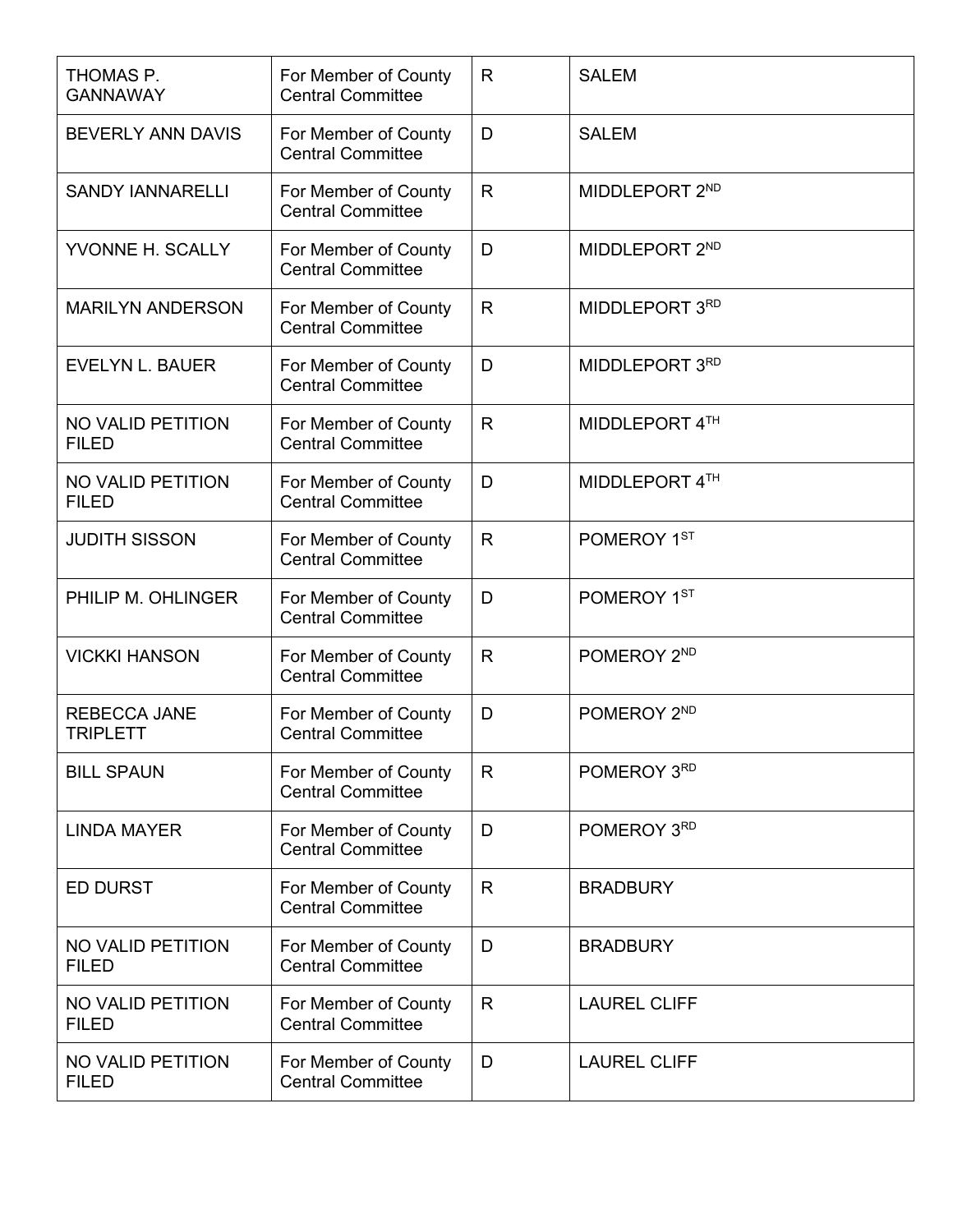| <b>WALLACE HATFIELD</b>                  | For Member of County<br><b>Central Committee</b> | R. | <b>ROCKSPRINGS</b>      |
|------------------------------------------|--------------------------------------------------|----|-------------------------|
| ANN M. OHLINGER                          | For Member of County<br><b>Central Committee</b> | D  | <b>ROCKSPRINGS</b>      |
| <b>RANDY BUTCHER</b>                     | For Member of County<br><b>Central Committee</b> | R. | <b>SCIPIO</b>           |
| <b>GREGORY D. HOWARD</b>                 | For Member of County<br><b>Central Committee</b> | D  | <b>SCIPIO</b>           |
| <b>ROBERT BEEGLE</b>                     | For Member of County<br><b>Central Committee</b> | R. | <b>RACINE VILLAGE</b>   |
| <b>NO VALID PETITION</b><br><b>FILED</b> | For Member of County<br><b>Central Committee</b> | D  | <b>RACINE VILLAGE</b>   |
| <b>KAY HILL</b>                          | For Member of County<br><b>Central Committee</b> | R. | <b>SYRACUSE VILLAGE</b> |
| NO VALID PETITION<br><b>FILED</b>        | For Member of County<br><b>Central Committee</b> | D  | <b>SYRACUSE VILLAGE</b> |
| <b>SUSAN TURLEY</b>                      | For Member of County<br><b>Central Committee</b> | R. | <b>MINERSVILLE</b>      |
| NO VALID PETITION<br><b>FILED</b>        | For Member of County<br><b>Central Committee</b> | D  | <b>MINERSVILLE</b>      |
| <b>BRETT JONES</b>                       | For Member of County<br><b>Central Committee</b> | R. | <b>RACINE</b>           |
| <b>NO VALID PETITION</b><br><b>FILED</b> | For Member of County<br><b>Central Committee</b> | D  | <b>RACINE</b>           |

| <b>Local Questions and Issues</b> |                                                                                                                             |                                                      |  |  |
|-----------------------------------|-----------------------------------------------------------------------------------------------------------------------------|------------------------------------------------------|--|--|
| <b>Number</b>                     | <b>Title</b>                                                                                                                | <b>Precincts</b>                                     |  |  |
|                                   | MEIGS COUNTY – HISTORICAL SOCIETY –<br>OPERATING AND MAINTENANCE<br>$EXPENSES - ADDITIONAL - 0.5 MILLS - 5$<br><b>YEARS</b> | ALL                                                  |  |  |
|                                   | SALISBURY (UNINCORPORATED) -<br>CEMETERIES - ADDITIONAL - 0.5 MILLS - 5<br><b>YFARS</b>                                     | <b>BRADBURY, LAUREL CLIFF,</b><br><b>ROCKSPRINGS</b> |  |  |